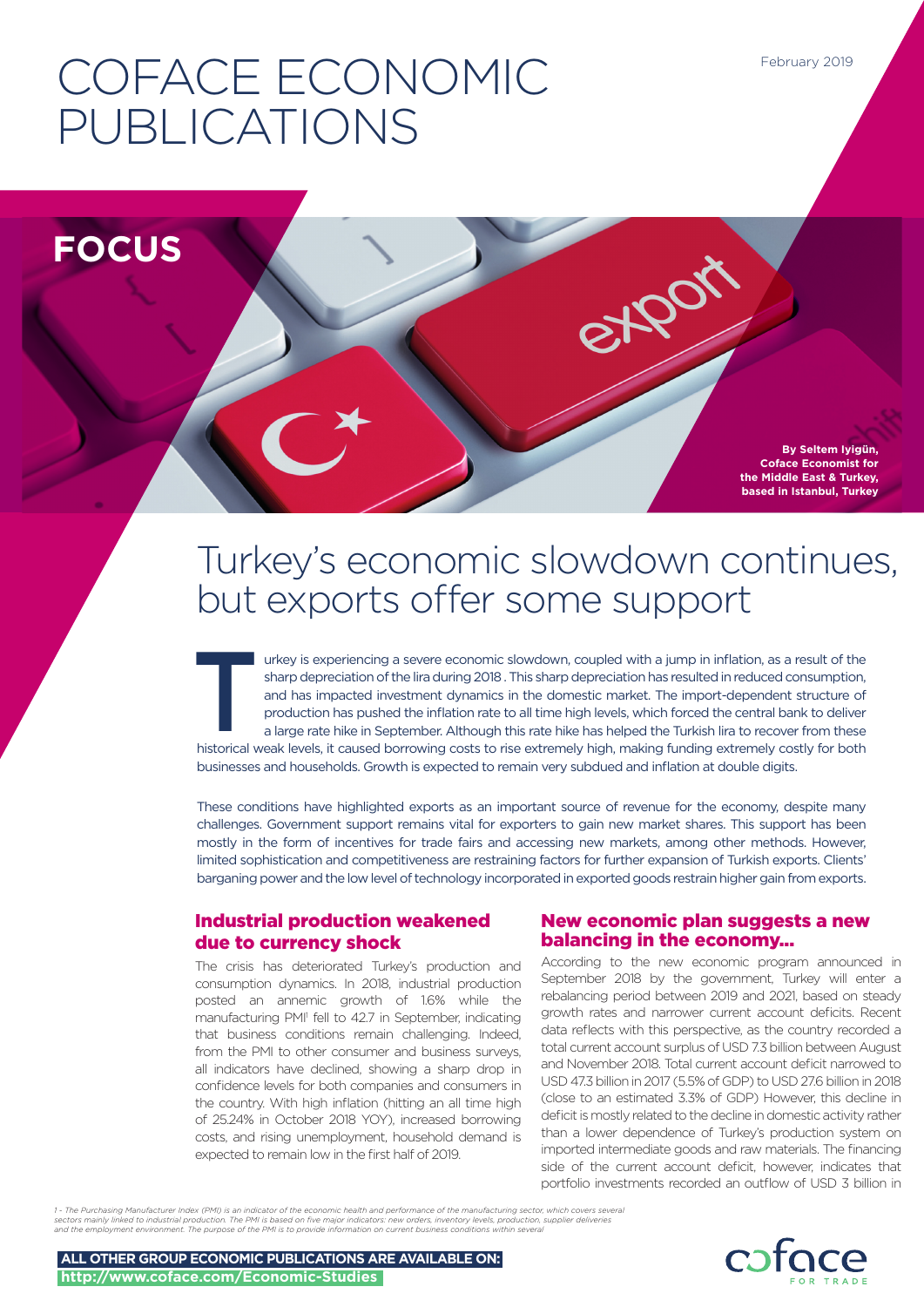# Insight of Turkey's currency crisis

The Turkish economy is expected to go through an annemic expansion period in the next quarters as it was severely hit by risk aversion amid international investors against Turkish assets since the start of 2018. In the third quarter (Q3) of 2018 the economy grew by 1.6% year-on-year, slowing from 5.3% in Q2 2018 and 7.2% in Q1 2018. On a seasonal- and calendar-adjusted basis, GDP contracted by 1.1% in Q3 2018 quarter-on-quarter (QOQ). Leading indicators suggest that the economy slowed more sharply than expected in Q4 2018 due to the pass-through effects from the lira's weakness. Indeed, in the period before 2018, the economic performance had been already affected by several negative factors (failed coup attempt, political uncertainty, security issues, deteriorating relations with Russia, plunge in tourism revenues, etc.). However, authorities were able to implement some supportive measures to counter economic slowdown, such as the expansion of the Credit Guarantee Fund to 250 billion lira, the increase of the state's contribution to new manufacturing investments by 15%, and the possibility of loan restructuring for companies. The aforementioned factors helped boost economic growth above its potential by 7.4% in 2017 and delay negative spillover effects of the previous damages. Yet tighter global financial conditions, Turkey's foreign-capital dependent economic structure and rising political tensions with the United States until autumn 2018 have resulted in a heavy sell-off of the Turkish lira, which hit its all-time weakest level versus the US dollar in mid-August 2018. The sharp depreciation led the central bank to hike its rates by 625 basis points in September 2018, a move that pushed interest rates on loans close to 40% both for commercial and individual loans. As a result, total annual loan growth adjusted for foreign exchange impact plunged to below 1% end-2018 from around 18% at the beginning of the year. Annual growth for commercial loans plunged in negative territory at that time. This has had several dramatic impact on Coface assessments of Turkish sectors, with eight downgrades during 2018 (and six during our Barometer for Q3 2018<sup>2</sup>). (Chart 1)



2018 compared with an inflow of nearly USD 25 billion in 2017. At that time, the country continued to attract foreign direct investments worth USD 9.5 billion, of which 62% were in the real estate sector. Tighter monetary and financial conditions in the global markets and rising domestic risks have reduced total available funds for the banks. Coupled with lower demand for loans, banks have become net debt payers since July both in long term and short term debts. This has put, banks' 12-months long term roll over ratio at 76% in December 2018, several-year lowest level.

# …with some continued interest from international investors

Although the uncertainty remains high about the future trend, the Treasury's successful five-year US dollardenominated bond issue – where in October 2018 it sold USD 2 billion with an orderbook of more than three times the actual issue size – can be considered as a positive step towards the international markets, albeit at a higher yield. The fact that banks were also able to secure their syndicated loans indicate the willingness of global investors to extend credit to the Turkish banks and private sector.

Nevertheless, tightening global financial conditions and the lira's exposure to international markets' risk perception represent challenges for the external borrowing of the country. Turkey's total external debt reached USD 448 billion, around 54% of GDP, as of the third quarter of 2018, while the short-term external debt of the private sector stood at USD 90 billion, of which USD 50 billion belonged to non-financial private sector companies.

#### How have economic sectors coped so far?

While these factors contribute to a slowdown in the economy, prices continue to remain high due to increased production costs. Producer prises rose by a record 46% in September YOY, when consumer prices jumped 24%. Although upward pressures have somewhat eased since then, annual producer price increases on average stood at 31% for intermediate goods, 28% for capital goods and 40% for energy in 2018, which are still too high in terms of production costs. Although declining oil prices at the time of writing (Coface's forecasts for oil prices on average for 2019 is 75 USD per baril), the recent strengthening of the lira, and the economic slowdown are expected to contribute to the deflationary process during 2019, we expect average annual inflation to remain close to 17% in 2019 – above the central bank's end-2019 forecast of 14.6%.

Slower domestic demand, higher borrowing costs, and the lira's depreciation have slowed sector momentum as well, a trend that looks likely to continue, particularly for domestic-driven sectors such as construction, retail and ICT3. Cost of material used in the construction sector rose 31% on average in the first eleven months of 2018 YOY, while labour costs rose by 16% on average. In December 2018, the pace of growth of calendar-adjusted turnover in construction sector plunged to 3% from around 50% in January 2018. The situation was bitter for buildings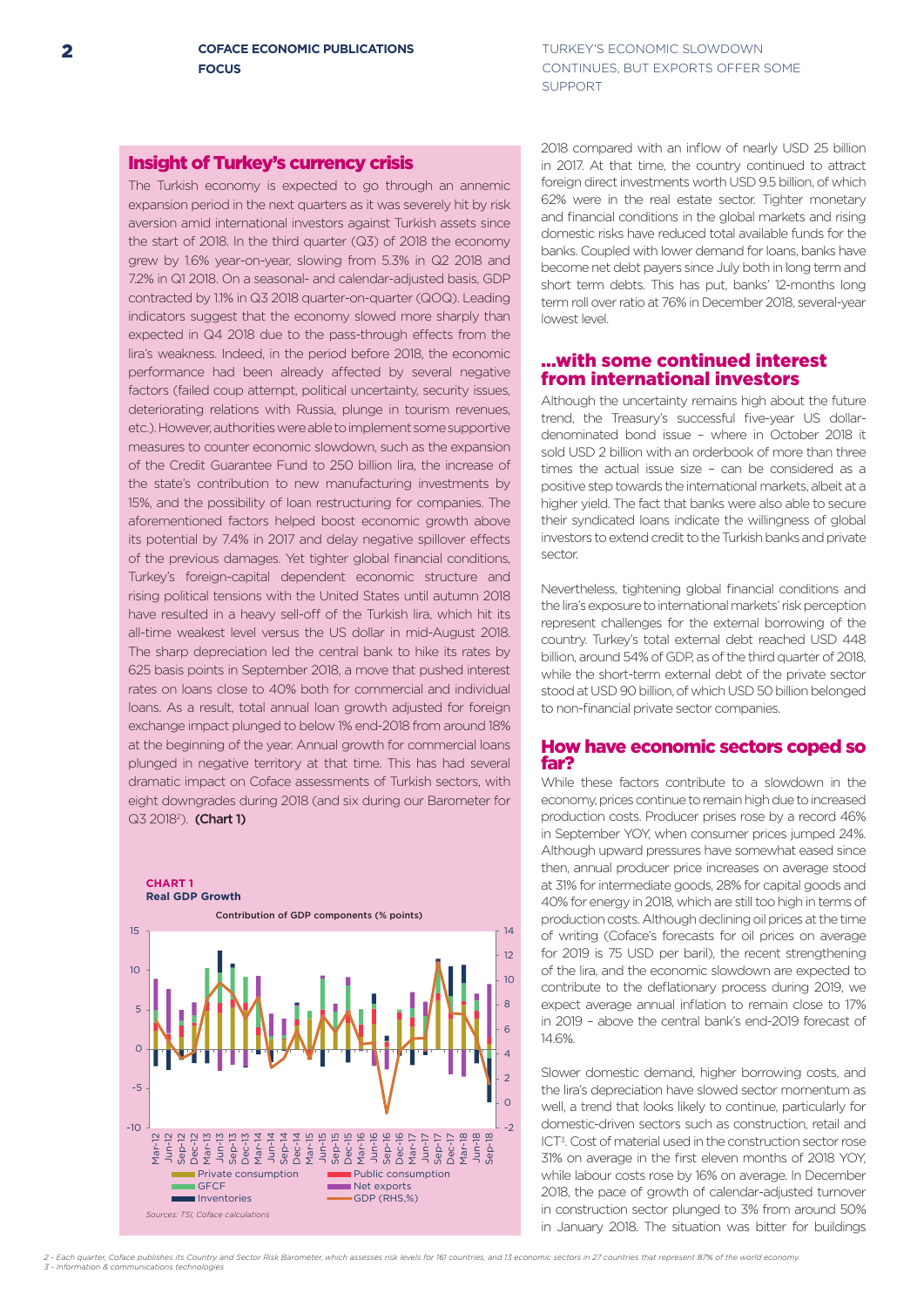TURKEY'S ECONOMIC SLOWDOWN 3 CONTINUES, BUT EXPORTS OFFER SOME SUPPORT

construction, where turnover growth stood at 1.8%fell by 11% in September YOY. Indeed, it is becoming harder for buyers to use bank loans at current levels of interest rates to buy a house. As a result, the annual increase in house prices fell to 9.7% in December, far below the inflation rate of 20%. The residential side of the construction sector in particular will continue to be exposed to increased pressure from higher borrowing costs and a weaker lira. Coupled with poor domestic and international investors sentiment for this sector, this would dampen large scale private real estate investments in the upcoming period. In contrast, transport and infrastructure projects – having been developed via Public Private Partnerships (PPP) and benefitting from government guarantees – face limited risks thanks to the low level of public debt (33% of GDP as of third quarter 2018).

Rising heavy downward pressure on Turkish consumers in terms of real income will continue to impact the retail sector as well. Retail sales have already begun to cool: In the whole 2018, retail sales inched up only by 1.3% yoy. After August, when the currency shock had hit the economy the most severely, total retail sales fell 5.2% YOY while non-food retail sales fell by 9% YOY, and electronic products sales fell by 16%. Imported discretionary products – such as luxury brands, furniture, and electronic products – would be among the most exposed to lower consumer confidence and real income. The 3-month moving average of consumer confidence index hit 58.4 in December 2018, its lowest level since 2012, Insufficient demand and financial constraints are among the principal factors limiting activities in the retail sector. Despite the government's temporary initiatives (lowering taxes on furniture, domestic appliances etc.), retail sales are expected to trend lower into 2019 due to lower purchasing power of households, rising borrowing costs, and rising unemployment. Conversely, discount retailers are expected to benefit from higher demand for more affordable products as consumers become more price-consious. Their biggest advantage lies in their supply chains, which are mostly focused domestically. This means they are able to sell good quality products at cheaper prices.

#### Would export-intensive related sectors help?

Under these economic circumstances, exports have become an important source of revenue for Turkish economy. In 2018, exports rose 7% year-on-year to USD 168 billion. Looking to the monthly figures, exports iumped after August when the lira was been hit by a heavy sell-off. During 2018, some of the biggest annual increases in exports have been recorded, notably in chemicals4 (17%), motor vehicles (12%), and paper (11%). The textile-clothing and food sectors also saw increases (4.7% and 4%, respectively).

# Acceleration in exports…

In 2018, automotive exports accounted for 17% of total exports, followed by textile-clothing (16.3%) and metals (11%). The automotive sector in particular has benefited from the economic growth in European countries, as the latter (EU-28) attracted 50% of exports in 2018,

compared with 47% in 2017. While exports to the Middle Eastern countries fell to 17.5% of total exports in 2018 from 23% in 2017, the share of exports to North Africa rose from 4.8% to 5.6% thanks to measures implemented by the Turkish government designed to support exports. Exporters benefit from several types of incentives such as sectoral trade delegations support, overseas brand registration promotion support, overseas trade fair participation support, market access documents support, design support, market research support etc. They obtain additional supports if they export to the "target" countries determined by the Ministry of Trade. Coface expects this government's support to exporters to continue in order to expand their penetration in overseas markets in the coming quarters (Chart 2).

Despite the dynamism and flexibility of Turkish exporters, the technological basis remains limited. In order to improve the research and innovation of small-and medium-sized enteprises (SMEs), KOSGEB (a government-related agency with the aim of providing technical and financial support to SMEs) has implemented several initiatives. This type of supports helped to raise the share of total manufactured exports with medium-to-high and hightechnology goods to 40% in 2018, up from 26% in 2012. Other exports are based on low technological industries. Therefore, the sharp depreciation of the lira does not result in high levels of gains, as the low content in terms of technology reduces exports' competitivness.









*<sup>4 -</sup> The Coface sector assessment methodology includes plastic products in the Chemicals sector.* r und sucurious social.<br>untry's exports reach already proven markets. It is calculated as the number of countries to which the reporter exports a particular product divided of the number of countries that epot importing the product that year. A higher index indicates that a country already exports to a greater percentage of existing markets for its products; a low value indicates potential fo *expansion.*